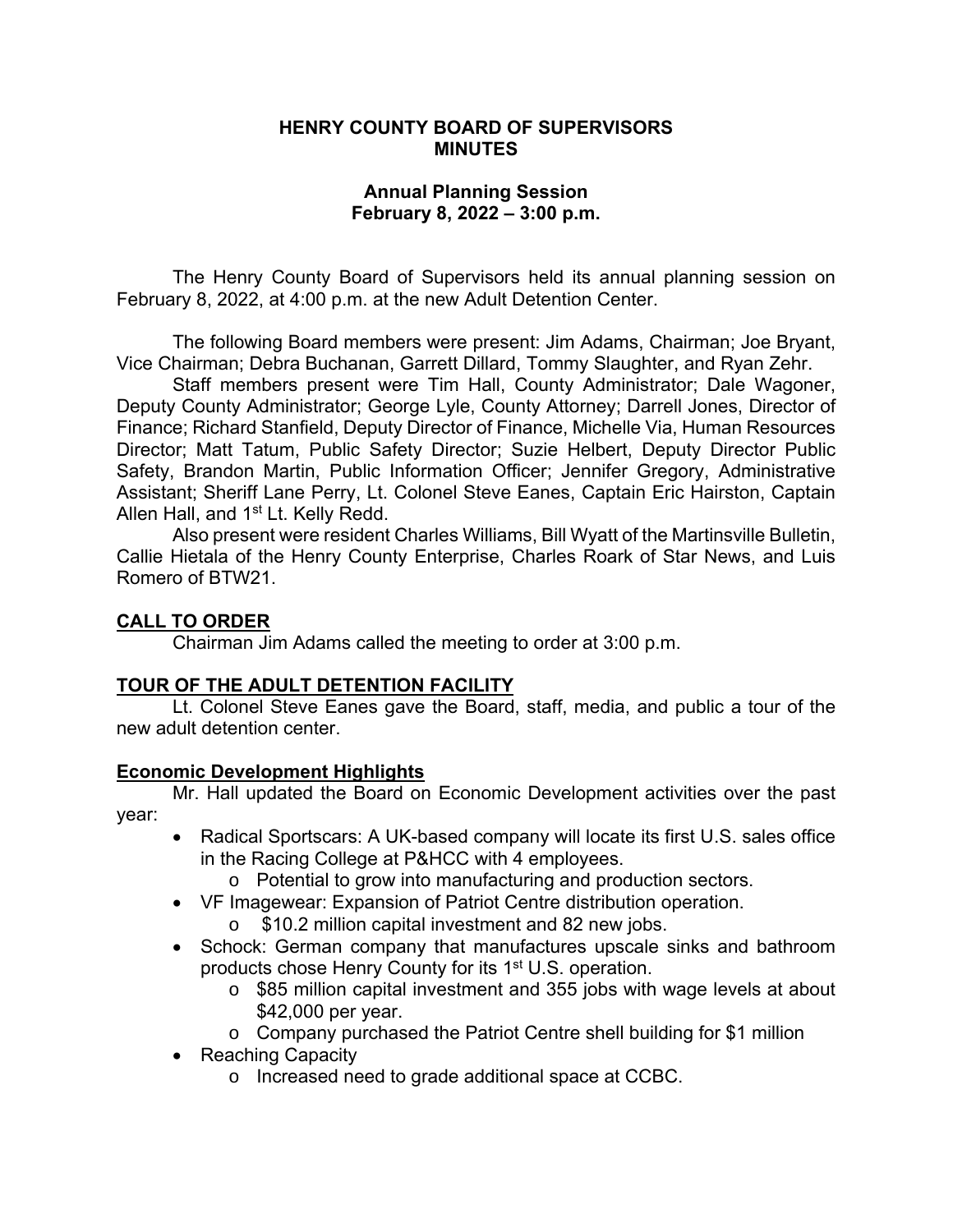- Received a grant of \$1.03 million from the Virginia Business Ready Sites Program for additional work at CCBC.
- o Increased need for another shell building either at CCBC or the Patriot Centre.
- Extende natural gas to CCBC through Southwestern Virginia Gas Company. Once completed, CCBC will be considered a Tier 5 facility by VEDP, the highest rating available.
- According to the EDC's study of wage levels, our average manufacturing wage has gone from \$16 to \$21 an hour in 18 months.
	- **More people working now than anytime since 2008**
	- December Unemployment  $-2.9\%$

### **Broadband**

Mr. Wagoner updated the Board on broadband:

- Partnered with the Harvest Foundation and the City of Martinsville to complete a broadband study.
- Partnered with the WPPDC, Patrick County and Franklin County to secure a \$33M grant for broadband.
- Partnered with AEP and RiverStreet Networks to bring broadband to every residence and business that currently has no access to it.

### **Housing**

Mr. Hall updated the Board on housing:

- John Redd Smith project
	- o 39 apartments
- Fieldale Elementary School project
	- o 26 apartments
- Others to come

### **Recreation**

Mr. Hall updated the Board on recreation:

- Began work on Phase 6A of Dick & Willie Trail
- Groundbreaking of a new trail at the site of the future Mayo River State Park
- \$500,000 ARC grant for Fieldale Rec. Center
- Henry County Fair
- Used grant funds to purchase land and conduct preliminary work for the future Riverview Park

## **Adult Detention Center**

Mr. Wagoner updated the Board on the construction of the new adult detention center:

- Bringing new life to a former brownfield site
- Construction project is on-time and on-budget
- Current operating budget includes funding for three months of operation
- Next budget will need to include full cost of operating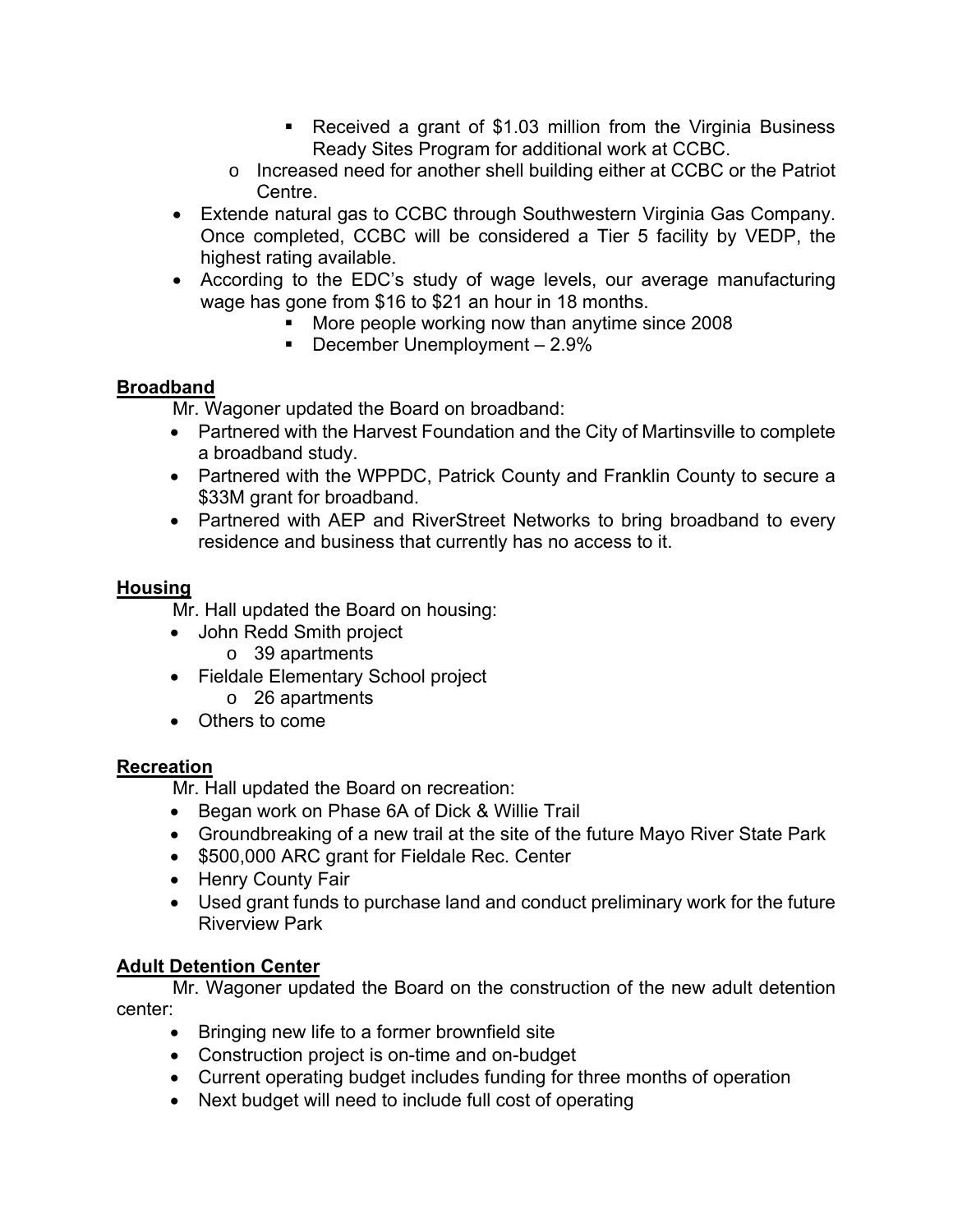## **Financial Summary**

Mr. Hall updated the Board on financial matters:

- Total Fund Balance Y/E June 30, 2021- \$58,865,227
- Unassigned Fund Balance Y/E June 30, 2021- \$31,779,866
- Exceeding Financial Policy Limits Y/E June 30, 2021 \$11,449,867
- School Funding FY'22 \$90,610,832
- Sheriff's Office Funding FY'22 \$15,937,910
- Public Safety Funding FY'22 \$3,813,883
- Volunteer Fire & Rescue Funding FY'22 \$2,426,827

## **Looking Ahead**

Mr. Hall stated Martinsville Speedway is celebrating its 75<sup>th</sup> Anniversary in 2022. The Board will be updated later on ways the County will celebrate the speedway's milestone.

## **Tourism Zone Incentives**

Mr. Wagoner updated the Board on tourism zone incentives:

- Staff worked with EDC to develop an investor prospectus primarily for hotel investors
- Also working to create tourism zones in Henry County
	- o Tourism Zones are similar to Enterprise Zones
	- o Virginia Code § 58.1-3851
	- o Provides for local tax incentives for tourism related businesses expanding or locating in the County
	- o Examples: Lodging, new facilities for dining, certain retail, meeting and sports facilities, event venues, and outdoor recreation area.
- Staff is working on a proposed ordinance for the Board's consideration at a future BOS meeting. A public hearing will be required.

# **Challenges Ahead**

Mr. Hall updated the Board on challenges ahead:

- COVID-19 We are entering a 3<sup>rd</sup> year of the pandemic. During that time, we've constantly taken the appropriate measures to keep our employees safe while continuing to provide quality services to our citizens. However, it did not come at a cost. We have spent over \$1M from the self-insurance pool on COVIDrelated healthcare costs for employees. Tremendous amount of direct and indirect consequences as a result of COVID (Overtime pay, employee turnover, delayed response times, etc.)
- Inflation
- Unfunded Mandates
- CSA Costs
- Minimum Wage Increases
- Budget Amendments being considered by the Virginia General Assembly
	- o Return jail per-diems to \$8 per inmate from current \$4 per inmate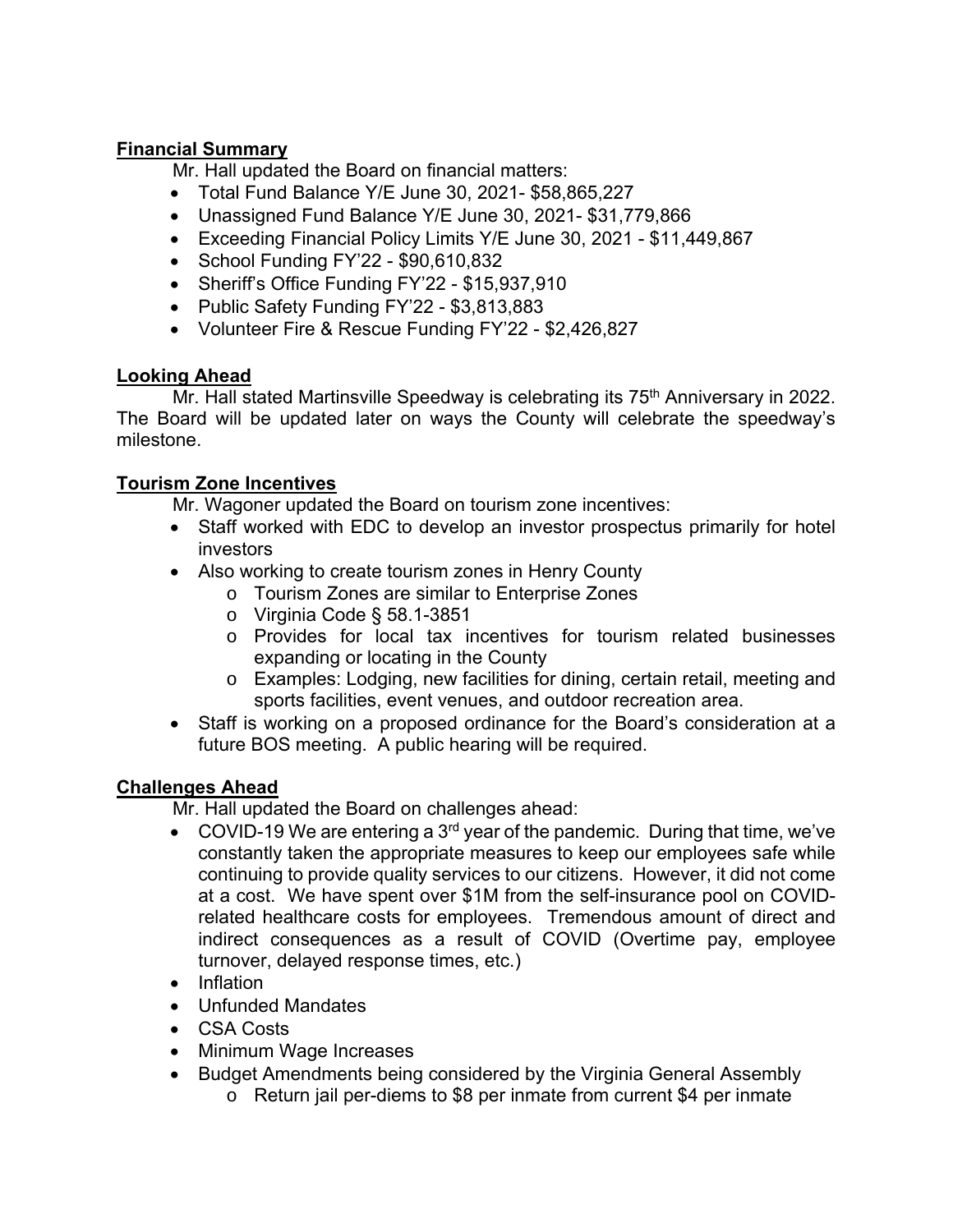- o Reimbursement for general registrar and electoral board member compensation
- o Comp board restoring full funds for unfunded positions in COR and Treasurer's Office
- Bills Still Alive With Negative Impacts
	- o SB571 eliminates grocery tax and does not make localities whole
	- o SB380 makes partial replacement payments to local school divisions Impact could be \$1 million to us
	- o HB1010 would require localities to hold a referendum if real estate growth exceeds 1% of the previous amount. Senate bill killed.
- Reversion Legislation
	- o HB173 got through House; SB85 got out of committee Monday and goes to full Senate on Thursday
- It needs a super majority for the Senate bill to pass
- Human Resources
	- o Retention
		- o Recruitment
		- o Succession
		- o Talent Development
- Meeting Future Obligations
	- o Reversion Costs
	- o Promises Made
		- Sheriff's Office/Public Safety compensation increases during FY
	- o Funding Jail Operations
	- o School Funding
- Need for New Revenue
	- o Meals Tax
	- o Real Estate Tax
	- o Personal Property Tax
	- o Cigarette Tax

### **Setting Goals for 2022-2023**

Mr. Hall asked the Board to work in groups of two to answer these questions:

1. What do you hope we can be in the next year and five years.

2. How do you want us to approach the budget – consider full funding for schools and other large cost centers or something less than full funding?

Mr. Adams and Ms. Buchanan stated we needed to focus on the following:

- o Blue Ridge Airport Expansion
- o New Shell Building
- o Identify New Industrial Park Site
- o Expand Utilities up 58 West
- o Broadband
- o Support Education and Trades